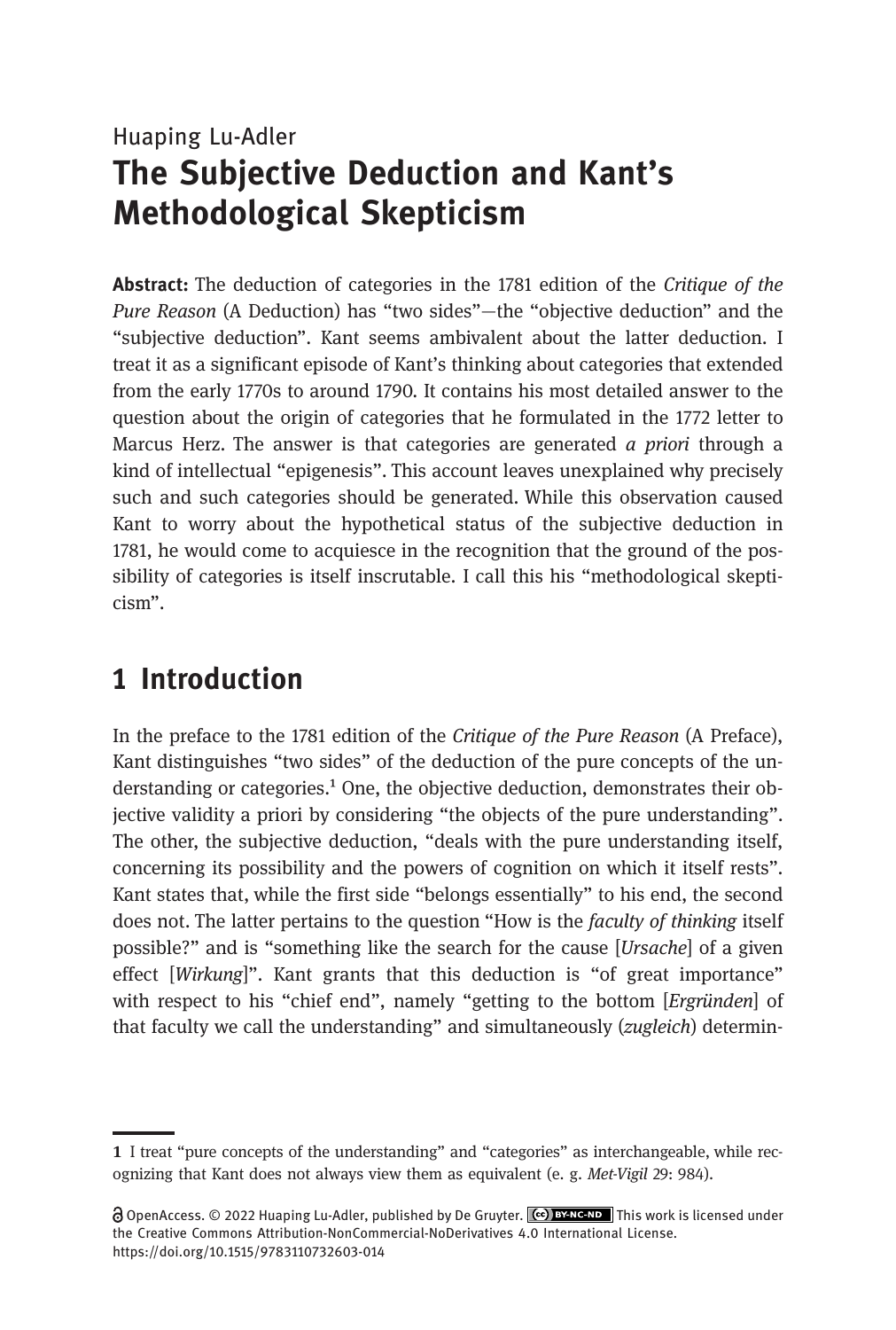ing "the rules and boundaries of its use". But he insists that whether his version thereof is convincing will not affect the objective deduction (Axvi–xvii).²

This account of the deduction leaves much to be clarified, especially concerning the subjective side. $3$  Kant does not specify where to find it in the A Deduction, and interested commentators have never been able to reach a consensus about its precise location. On a broadly granted reading, the subjective and objective deductions correspond to sections  $2 (A95-114)$  and  $3 (A115-127)$ of the A Deduction, respectively. As Nathan Bauer has noted, however, this reading became "standard" not so much on the strength of textual evidence as thanks to "the authority of tradition" (Bauer 2010: 436–444). Meanwhile, Bauer's proposal to reverse the order and locate the subjective deduction in section 3 (Bauer 2010:  $448 - 450$ ) has itself been called into question. $4$ 

The difficulty of locating the subjective deduction has fundamentally to do with the fact that we cannot be sure about its exact task, since Kant never explains what it takes to account for the possibility of the pure understanding or the faculty of thinking in relation to other faculties. On one reading, the subjective deduction "investigates the 'transcendental constitution of the subjective sources' [A97] that underlie the exercise of this faculty and function as a priori conditions of the possibility of experience" (Allison 2015: 201, my italicization to reflect Allison's emphasis that the subjective constitution under investigation is transcendental *rather than empirical*). On an opposite reading, it is "an undertaking in [empirical] psychology" intended to establish, against the then-popular Wolffian view, "the independence of the cooperating faculties with regard to their respective, necessary contributions to cognition" (Dyck 2008: 53, 161). Both parties have enough resources to make sense of Kant's assertion that the subjective sources in question – sense, imagination, and apperception – "make possible even the understanding"  $(A97, \text{ see } A115)$ .<sup>5</sup> It is not obvious which, if either, party is right.<sup>6</sup>

<sup>2</sup> For the English translations of Kant's works quoted in this chapter, I use the Cambridge editions listed in the Bibliography.

**<sup>3</sup>** For helpful overviews of what is at stake, see Carl  $(1992: 42-54)$ ; Allison  $(2015: 197-202)$ .

Schulting (2012: 279n.15); Kemp (2018).

Allison (2015: 202–204); Dyck (2008: 162–175).

Bauer observes, disapprovingly, that "a concern with the psychological character of the subjective deduction" – be the relevant psychology transcendental or empirical – is a major feature of the standard reading (Bauer 2010: 437). On Bauer's own reading, the subjective deduction concerns the "mysterious fit" between the understanding and sensibility, explaining "how our seemingly independent capacities for thinking and being given objects can be coordinated" (Bauer 2010: 444, 450). For criticism, see Kemp (2018).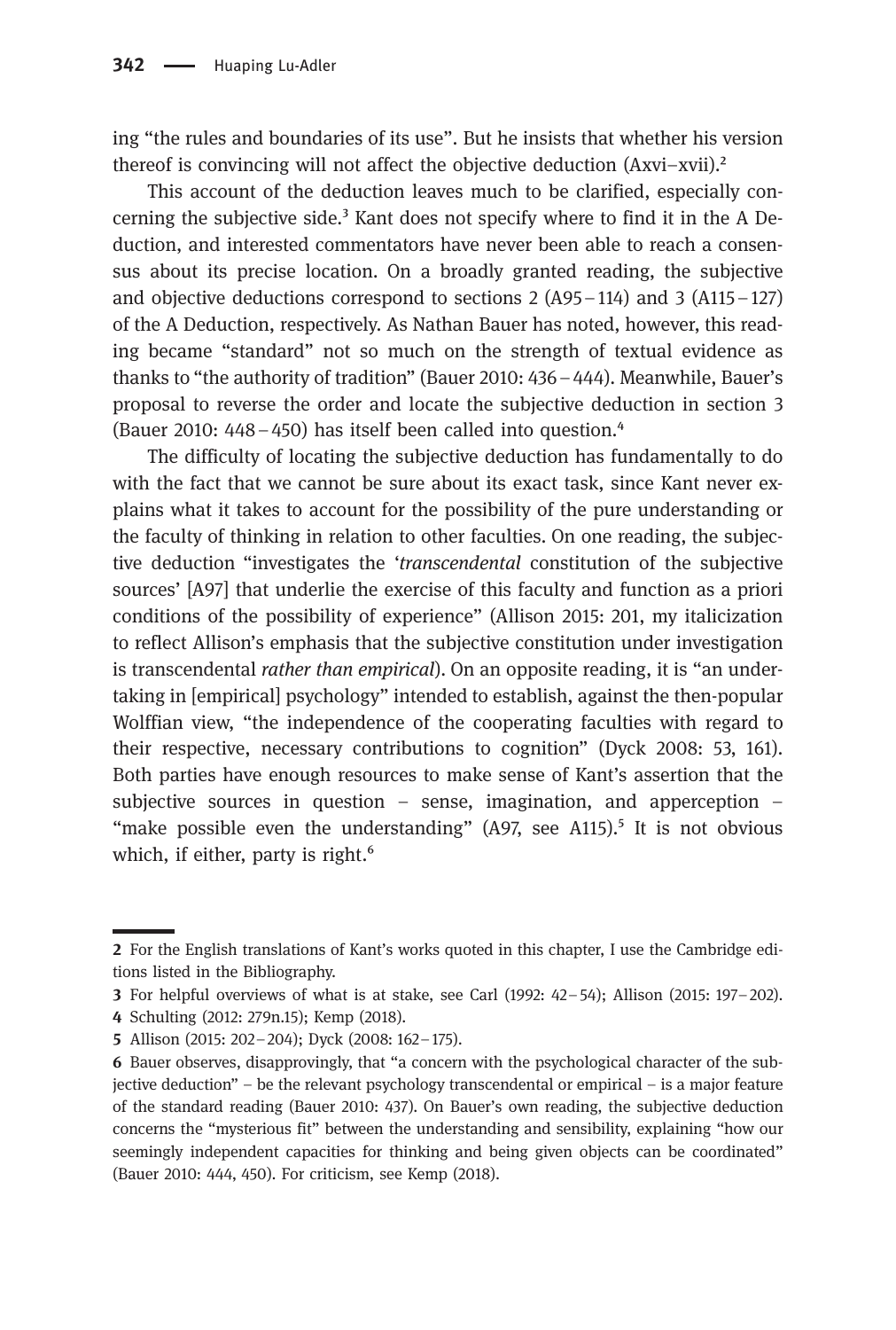In this chapter, I argue for a literal reading of Kant's account of the subjective and objective deductions as "two sides [Seiten]" of a transcendental deduction of the categories, which are intermingled throughout the A Deduction without being confined to a particular section thereof. They share the same ultimate goal, namely to establish the objective validity of the categories. What separates the subjective side from the objective one is the route by which it approaches that goal. It does so by probing the faculty of the understanding, investigating the conditions under which it can cognize something a priori. The categories being part of such conditions, the central task of the subjective deduction is to explain their possibility in a way that also indicates their relation to the objects a priori.<sup>7</sup>

In arguing for this interpretation, I treat the subjective deduction as a significant episode of Kant's Critical thinking about the categories that extended from the early 1770s to around 1790. It contains Kant's most detailed answer to the question about the possible origin of the categories that he formulated in the 1772 letter to Marcus Herz (section 2). The answer is roughly as follows: the categories, as representations, are neither innate nor empirically derived, but  $ac$ quired a priori on the occasion of experience and by the same understanding that contains their germs (section 3). In other words, the categories are generated through a kind of intellectual "epigenesis", as Kant initially put it in the early 1770s and then again in the B Deduction. This account leaves unexplained, however, why precisely such and such pure concepts of the understanding should be generated for the sake of experience. While this observation caused Kant to worry about the hypothetical status of the subjective deduction in 1781, he would, I argue, come to acquiesce in the recognition that the ground of the possibility of the categories is itself inscrutable (section 4).

### [2 Kant on the Pure Concepts of the](#page-0-0) [Understanding circa 1772](#page-0-0)

In his 1772 letter to Herz, Kant asks about the possibility of the pure concepts of the understanding as "intellectual representations", i. e. as what "must have their origin in the nature of the soul" and yet "represent something, that is, have an object". His initial question asks "how a representation that refers [be-

Dennis Schulting suggests a similar interpretation: the subjective deduction addresses the question of "how the categories are acquired", by deriving them from the faculty of thinking itself (Schulting 2012: 2).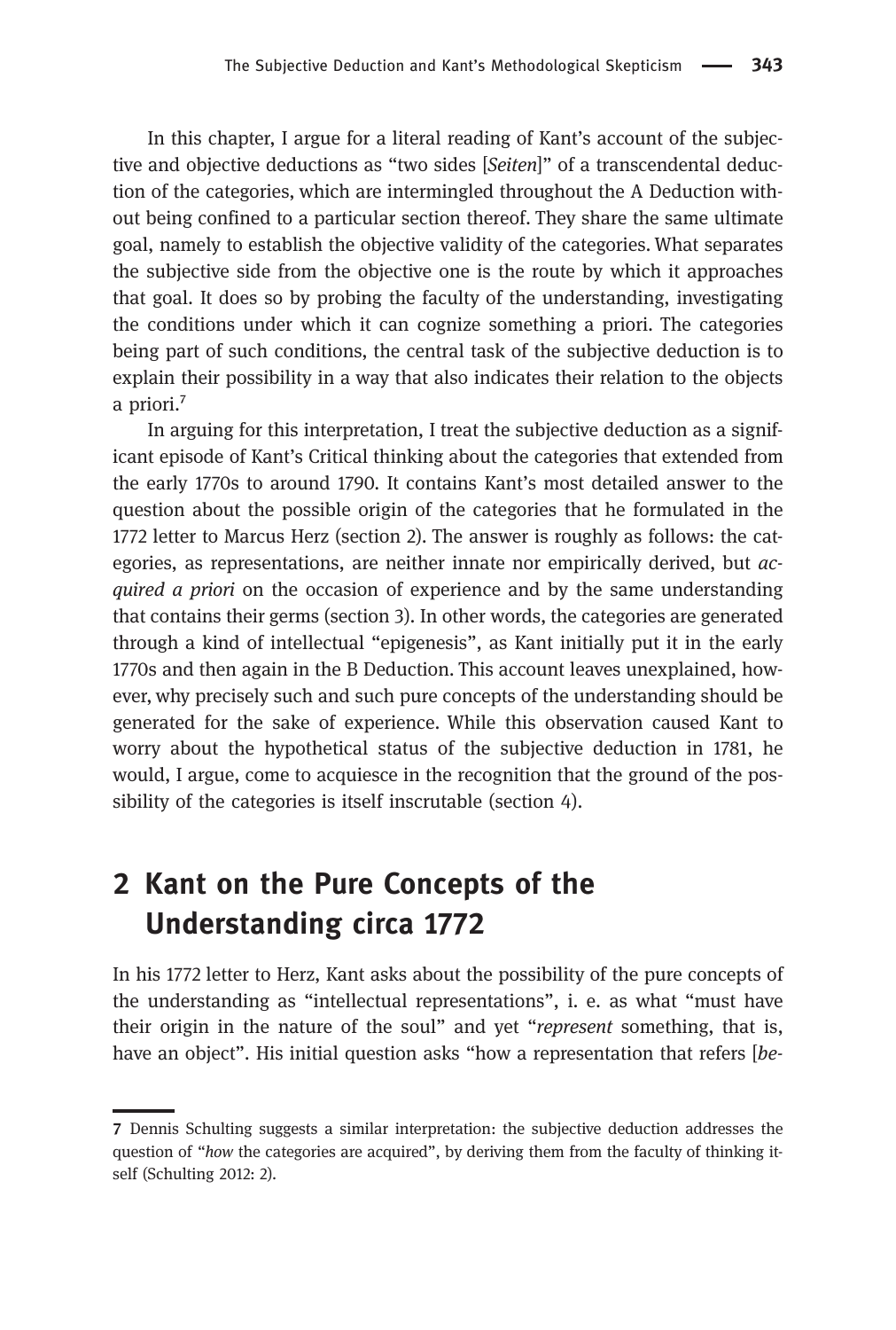zieht] to an object without being in any way affected by it can be possible". He then asks: "if such intellectual representations depend on our inner activity [Thätigkeit], whence comes the agreement that they are supposed to have with objects – objects that are nevertheless not possibly produced thereby?" (Briefe 10: 130 f.). This question is in turn followed by another:

as to how my understanding may, completely a priori, form [bilden] itself concepts of things [Dingen] with which the things [Sachen] should necessarily agree, and as to how my understanding may draw up [entwerfen] real principles [Grundsätze] concerning their possibility, with which experience must be in exact agreement and which nevertheless are independent of experience – this question, of how our faculty of the understanding achieves this agreement with the things themselves is still left in obscurity. (Briefe 10: 131, modified translation)

In raising these questions, Kant takes himself to be getting at something that "constitutes the key to the whole secret of metaphysics, hitherto still hidden from itself" (Briefe 10: 130). But it is not obvious how the questions relate to one another. It seems that we can tease apart two issues about the pure concepts. One concerns the possibility of their origination a priori. The other is about their *objectivity* or reference to the objects. We shall see that the two are intricately connected, however, when we examine Kant's remarks, inserted amidst the afore-mentioned questions, about his previous treatment of the same concepts in the Inaugural Dissertation (1770).

In the Dissertation, Kant reports, he was "content to explain the nature of intellectual representations in a merely negative way, namely, to state that they were not modifications of the soul brought about by the object" (Briefe 10: 130). To be clear, he did make a positive claim about the source of "the concepts met with in metaphysics" such as possibility, substance, and cause: they are "sought […] in the very nature of the pure understanding […] as concepts abstracted from the laws inherent in the mind [legibus menti insitis] (by attending to its actions on the occasion of an experience)" (De mundi 2: 395). More specifically, provided metaphysics comprises certain intellectual concepts, there is a question as to how they are possible in the first place. Kant saw three alternatives: such concepts are either innate, or abstracted from experience, or acquired a priori. He argued for the third account. This, as he put it in a related note, is an explanation "on the basis of epigenesis from the use of the natural laws of reason", which markedly differs from Christian A. Crusius's "on the basis of the *systemate* praeformationis (from subjective principiis)" (Refl 4275 [1770–1771] 17: 492); see Refl 4446 [1772? (1769–1770?)] 17: 554).

The oversight of the Dissertation was not that Kant offered no positive explanation of the possibility of the intellectual concepts at all, but that he failed to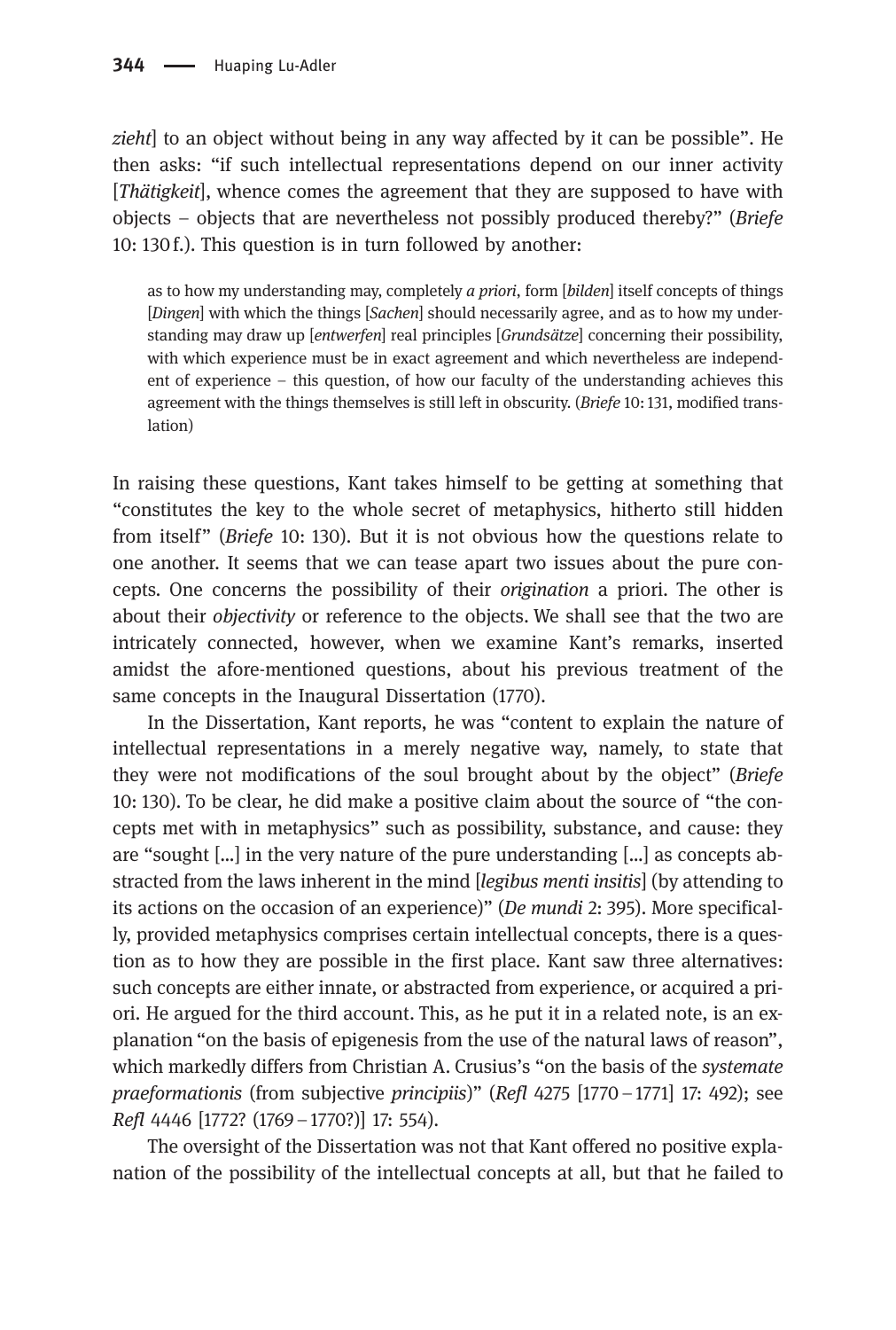treat this issue in a way that takes their representational character into account. Accordingly, his move in the letter to Herz is not simply to add a new question about the objectivity of those concepts to a previously introduced one about their possible origin. Rather, in raising the concern about objectivity, Kant has effectively transformed the origination question into one about whence we could obtain the intellectual concepts so that they would necessarily agree with the ob $jects<sup>8</sup>$  In this way, the objectivity issue is folded into the origination question, wherefore an adequate theory of how the intellectual concepts can arise a priori must also indicate the possibility and nature of their reference to the objects.

With this analysis, it is not surprising that, having formulated various questions in the letter, Kant apparently boils them down to a single one (as is suggested by the phrase "this question") and takes himself to be "searching […] for the sources of intellectual knowledge [Erkentnis], without which one cannot determine the nature and limits [*Grentzen*] of metaphysics" (*Briefe* 10: 131f.). Having already ruled out experience as a source of intellectual cognitions, he proceeds to reject two accounts of their non-empirical origin. One is the Hyperphysical Influx Theory attributed to Plato and Nicolas Malebranche, which posits some sort of "intuition of divinity as the primary source of the pure concepts of the understanding". The other is Crusius's "Pre-established Intellectual Harmony Theory", according to which there are "concepts that God implanted in the human soul just as they had to be in order to harmonize with things" (Briefe 10: 131). By Kant's analysis, both theories amount to invoking deus ex machina, which is "the greatest absurdity one could hit upon in the determination of the origin and validity of our cognitions" (Briefe 10: 131). But he gives no detail about the true alternative.

For clues to how Kant would tackle the newly formulated origination question after the 1772 letter to Herz, we may consider two notes from 1772–1773. In Refl 4633, Kant revisits the question:

How can cognitions be generated [erzeugt] in us the objects of which have not yet been exhibited  $[dargestellt]$  to us[?]  $[...]$  It is therefore the possibility of every *a priori* cognition which is constant for itself without having been created by the objects themselves that constitutes our first and most important question. (Refl 4633 17: 615 f.)

In Refl 4634, Kant casts about for an answer. The following passage captures his main strategy.

<sup>8</sup> Commentators disagree about whether the "objects" here are objects of experience. For a helpful overview of different interpretations, see Allison (2015: 98 – 100).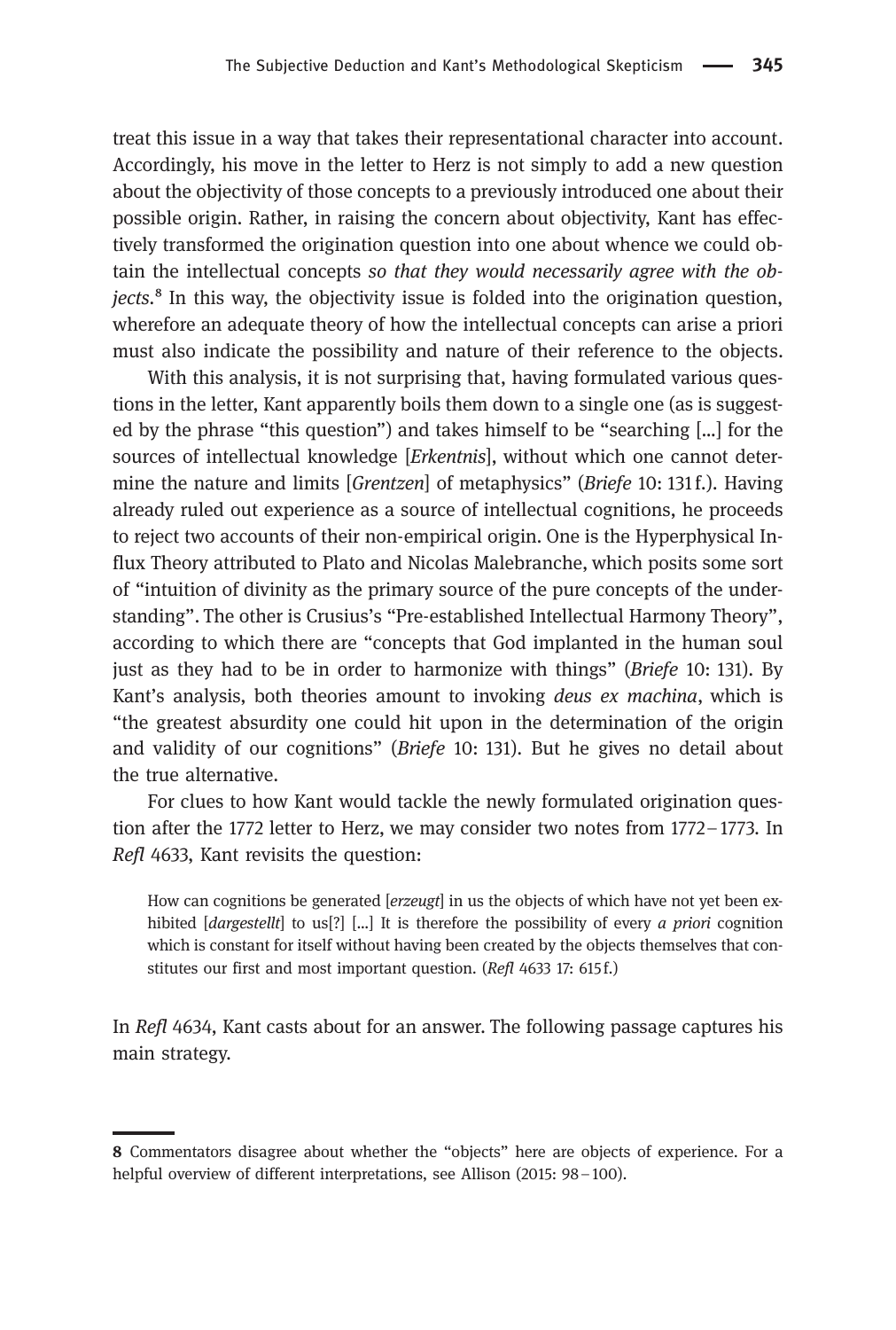If certain concepts in us do not contain anything other than that by means of which all experiences are possible on our part, then they can be asserted  $\alpha$  priori prior to experience and yet with complete validity for everything that may ever come before us. In that case, to be sure, they are not valid of things in general, but yet of everything that can ever be given to us through experience, because they contain conditions by means of which these experiences are possible. (Refl 4634 17: 618)

Kant's design, in brief, is to account for the possibility of the pure concepts by limiting them to what merely contains certain conditions of all possible experiences. This strategy will also prove pivotal to Kant's subjective (as well as objective) deduction of the categories in the Critique.

# [3 The Subjective Deduction as an Answer to the](#page-0-0) [Origination Question](#page-0-0)

On my reading, the subjective side of the A Deduction is centrally concerned with explaining how the categories may be generated a priori, in a way that at the same time indicates the possibility and nature of its relation to the objects. Thus, it answers the origination question formulated in Kant's 1772 letter to Herz. This picture will manifest itself when we consider what it means for Kant to investigate the grounds that "make possible" the faculty of the (pure) understanding in the larger context of the "Analytic of Concepts", where the deduction is situated.

To begin, note that Kant characterizes the Analytic as an "analysis of the faculty of understanding, in order to research the possibility of  $a$  priori concepts by seeking them only in the understanding as their birthplace and analyzing its pure use in general" (A65 f./B90). In a manner that resonates with his previous account of the possibility of the intellectual concepts in biological terms (recall that, in the early 1770s, Kant characterized his own position in terms of "epigenesis"), he continues:

We will therefore pursue the pure concepts into their first germs [Keime] and predispositions [Anlagen] in the human understanding, where they lie ready, until on the occasion of experience they are finally developed [entwickelt] and, by the very same understanding, [...] exhibited [*dargestellt*] in their clarity. (A66/B91, modified translation)

In Kant's theory of biology, Keime and Anlagen make up the preformed ground that determines the possibility for an organic being to develop in a certain way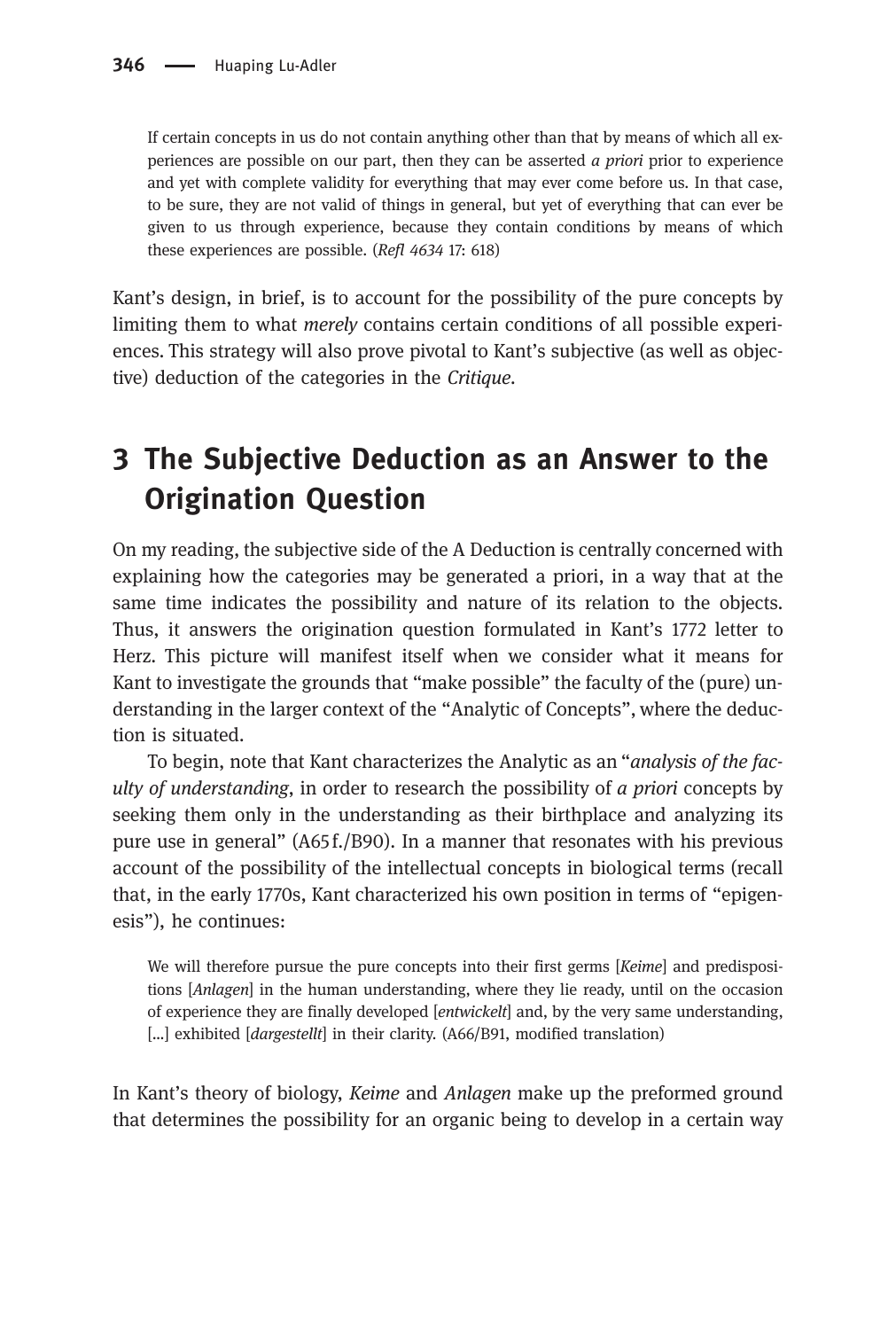under particular material conditions.<sup>9</sup> In that connection, his claim at A66/B91 seems to be that certain germs and predispositions in the human understanding – something akin to "the laws inherent in the mind" (De mundi 2: 395) that he invoked in the Dissertation – constitute the preformed ground that determines the possibility for the pure concepts to be generated a priori on the occasion of experience.

The human understanding at issue here is a spontaneous and discursive faculty of thinking or judging, which is an "action [Handlung]" of unifying a multitude of given representations by means of concepts (A68 f./B93 f.). Now, to Kant, all concepts are acquired. Some, the categories, are acquired originally and a priori (more on this claim in section 4). The understanding is a "pure understanding" precisely because it "contains in itself *a priori*" such concepts, by which alone can it "think an object" for a given manifold of intuition so as to produce a proper cognition (A80/B106). The understanding does not contain them qua innate representations, though. Rather, it contains the innate ground – in the form of "germs" and "predispositions" – that makes it possible for them to be generated as representations on the occasion of experience. If categories, like all other concepts, are "grounded on the spontaneity of thinking" (A68/B93), it is because, when a manifold of intuition is given, "[o]nly the spontaneity of our thought requires that this manifold first be [synthesized, namely, be] gone through, taken up, and combined in a certain way in order for a cognition to be made out of it" (A77/B102). More specifically, the pure concepts first "arise [entspringen]" as the "actions [Handlungen]" by which the understanding brings synthetic unity into a given manifold of intuition so as to give it a "transcendental content [Inhalt]", i. e. to think an object for it in abstraction from the manner in which it may be given  $(A79/B105).^{10}$ 

VvRM, 2: 434–436; BM 8: 96–99, 101–103.

<sup>10</sup> The A79/B105 passage is notoriously obscure. Three points are key to my reading. First, it is not unusual for Kant to treat the pure concepts as Handlungen (Refl 4276 [1770–1771] 17: 492; MAN 4: 475; A57/B81). Second, Inhalt in the present context means a relation (Beziehung) to the object (A55/B79). Third, Kant qualifies the *Inhalt* here as "transcendental", which pertains to intuition *überhaupt* (A79/B105), presumably because he is considering the intuition in abstraction from the manner of its givenness. Kant says something to this effect later in the Critique: "Thinking is the action of relating given intuitions to an object. If the manner of this intuition is not given in any way, then the object is merely transcendental." In that case, the concept whereby the understanding brings about the relation is only a "pure category", through which "only the thought of an object in general is expressed in accordance with different modi" (A247/B304).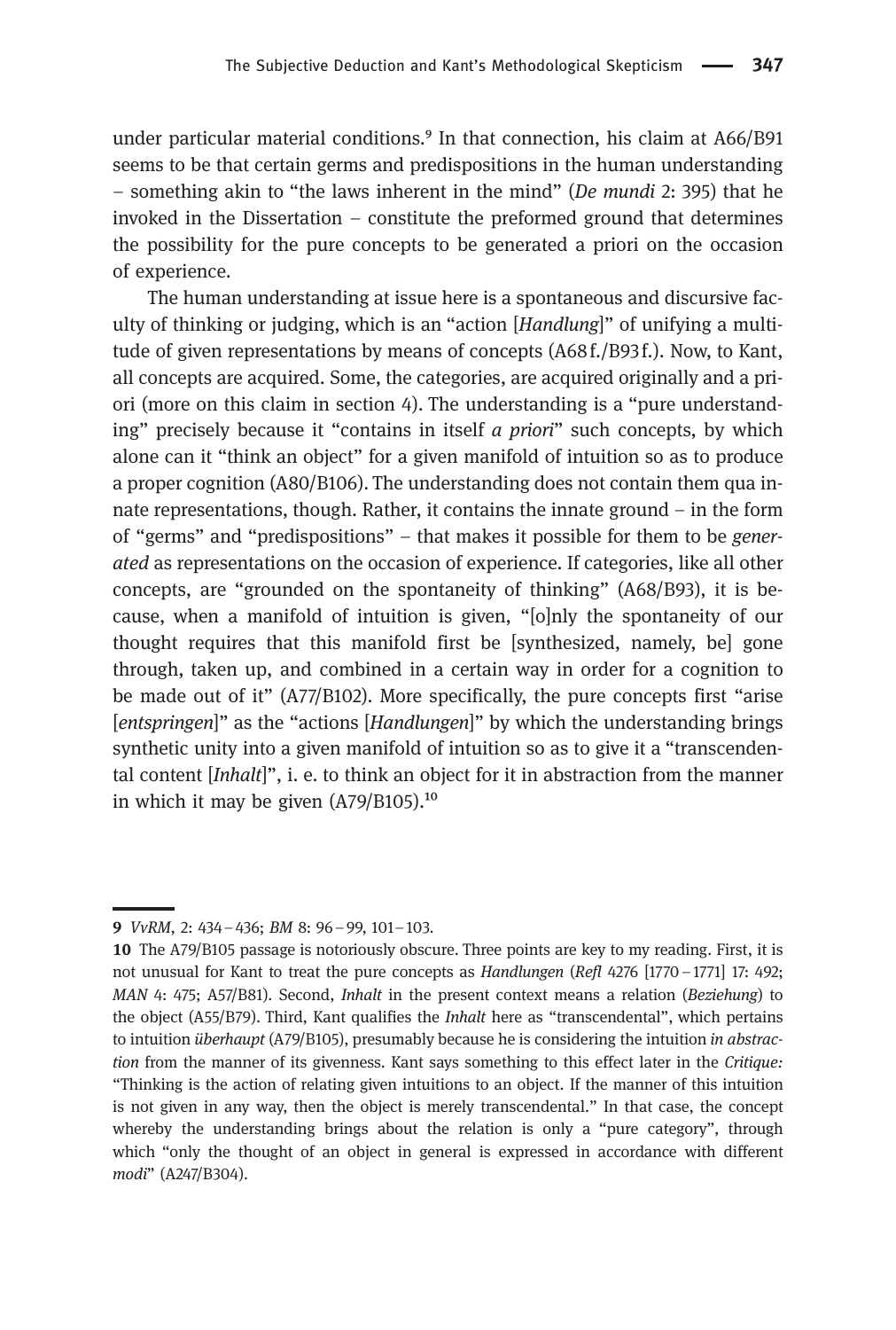Inquiring about the possibility of the pure understanding, then, partly comes down to investigating the possibility of the concepts that allow it to "understand something", completely a priori, in a given manifold of intuition  $(A80/B106).$ <sup>11</sup> In the A Deduction, this investigation is intertwined with the task of establishing the objective validity of such concepts. What grounds the possibility of the categories – insofar as they, as representations, are to originate a priori from within the understanding – and what explains their objective validity come down to the same principle, namely that they contain nothing other than the "*a priori* conditions of a possible experience" (A 96). Otherwise, "not only would nothing at all be thought through them, but also they themselves would, without data [Data, i. e. what is given through sensibility, not even be able to develop [*entstehen*] in thinking at all" (A96, modified translation). This remark echoes Kant's proposition at A66/B91, quoted above, that the pure concepts are first developed and clearly exhibited on the occasion of experience and by the same understanding that contains the relevant "germs" and "predispositions". It is also telling that, in the summary at the end of the A Deduction, Kant returns to the question "whence should we obtain [the categories]?" (A128). These concepts, he concludes, are "*a priori* possible, indeed necessary in relation  $\sqrt{Beziehung}$  to experience, only because our cognition has to do with nothing but appearances [as opposed to things in themselves]" (A130, modified translation).

If Kant has thus concluded the A Deduction by bringing together the possibility of the categories and their objective validity or necessary relation to experience, he already made this connection in section 2. There, after expounding the threefold synthesis involving sense, imagination, and apperception (A98–110), Kant ends with a segment titled "Provisional explanation of the possibility of the categories as a priori cognitions" (A110 – 114). Here, he asserts: "the *catego*ries that have just been adduced [angeführten] are nothing other than the conditions of thinking in a possible experience"; to that extent, they are "fundamental concepts for thinking objects in general for the appearances, and they therefore have *a priori* objective validity" (A111). He then adds: "the possibility, indeed even the necessity of these categories rests on the relation that the entire sensibility, and with it also all possible appearances, have to the original [transcendental] apperception." It would be "entirely vain and futile", he contends, to "derive these pure concepts of the understanding from experience and to ascribe to them a merely empirical origin". For they can have objective validity only insofar

To Kant, thinking, in which consists the "entire capacity" of the understanding, is "the action of bringing the synthesis of the manifold that is given to it in intuition from elsewhere to the unity of apperception". The categories serve as the rules for this action (B145).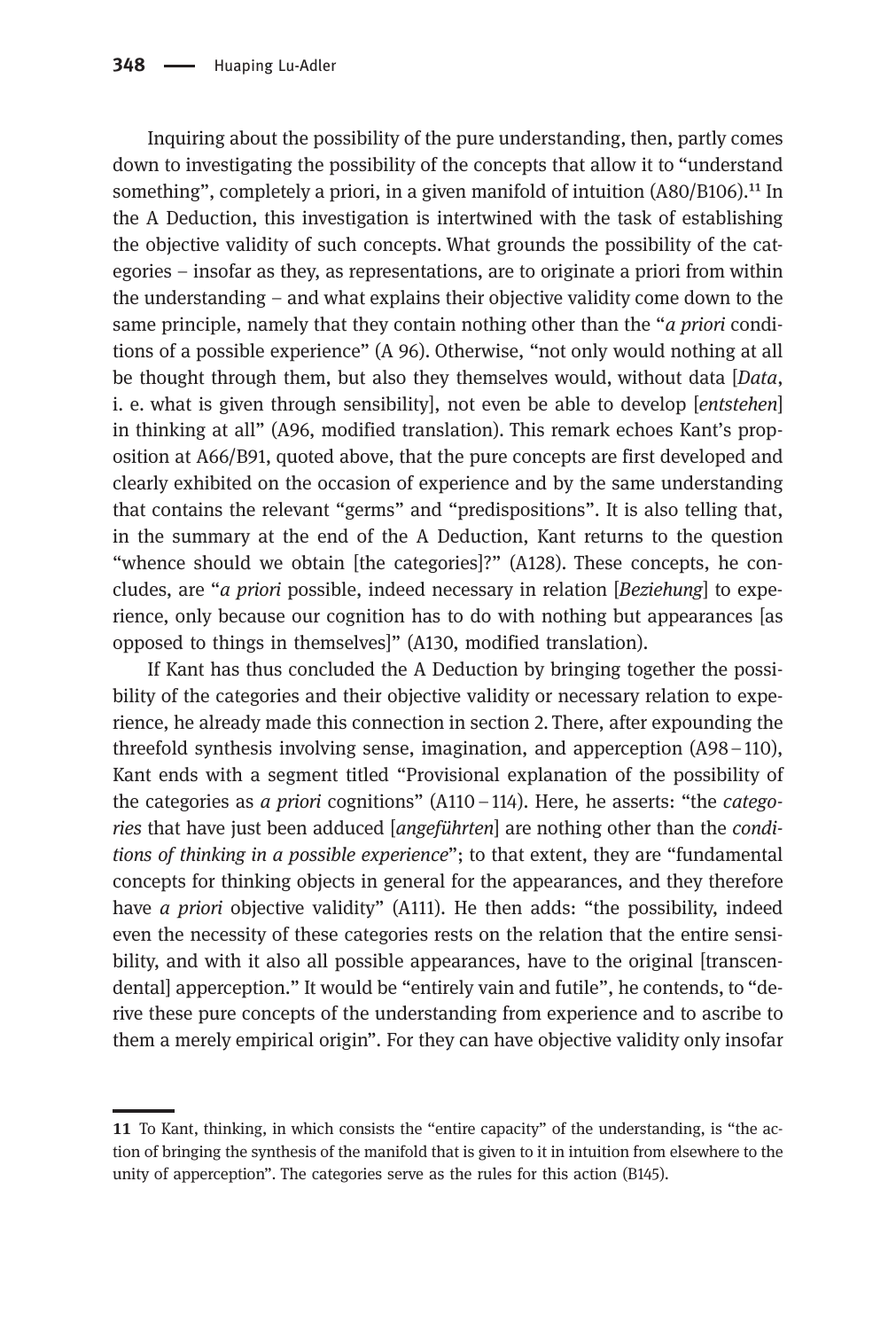as they are generated as the concepts in accordance with which alone can we encounter a "thoroughgoing and universal, hence necessary unity of consciousness […] in the manifold perceptions" and thereby refer the manifold to an object (A111–112).

By this analysis, the subjective side of the A Deduction addresses the origination question that Kant formulated circa 1772: it investigates the possibility for the understanding to generate certain concepts entirely a priori, in a way that also indicates the possibility and nature of their relation to the objects. This generation depends on two grounds. One is the innate ground that the understanding contains in itself, now characterized in terms of "germs" and "predispositions". The other is the trio of "subjective sources of cognition" (sense, imagination, and apperception) that work together, through the threefold synthesis, to occasion the development of those germs and predispositions into  $a$ priori representations. In this way, the three subjective sources may be said to "make possible even the understanding" (A97). For the understanding would not be able to discharge its essential function of discursive thinking without first being confronted with a manifold of sensible data for which it, being a faculty of spontaneity, would then seek to think an object  $-$  by going through, taking up and combining the given manifold, and bringing a necessary unity into the combination by means of concepts. $^{12}$ 

This analysis also bears on Kant's concern that the subjective deduction, being "something like the search for the cause of a given effect", may seem like a "hypothesis", whereby he is merely "expressing an opinion". He promises to show "elsewhere" that "this is not in fact how matters stand" (Axvii). We cannot tell whether, or where, he would make an explicit effort to deliver this promise. But this much is clear: insofar as Kant accounts for the possibility of the categories by presupposing certain "germs" and "predispositions" in the human understanding to be developed into exactly those concepts on the occasion of experience, one cannot help but wonder as to whether or how he may *ascertain* such a presupposition so that it is not a mere hypothesis.

To get some perspective on how Kant might address this concern about the hypothetical appearance of the subjective deduction and how this could be a highly significant matter to him, it will be instructive to examine some of his writings about the deduction of the categories after 1781.

<sup>12</sup> For a detailed analysis of this process, see Allison (2015: 204 – 242).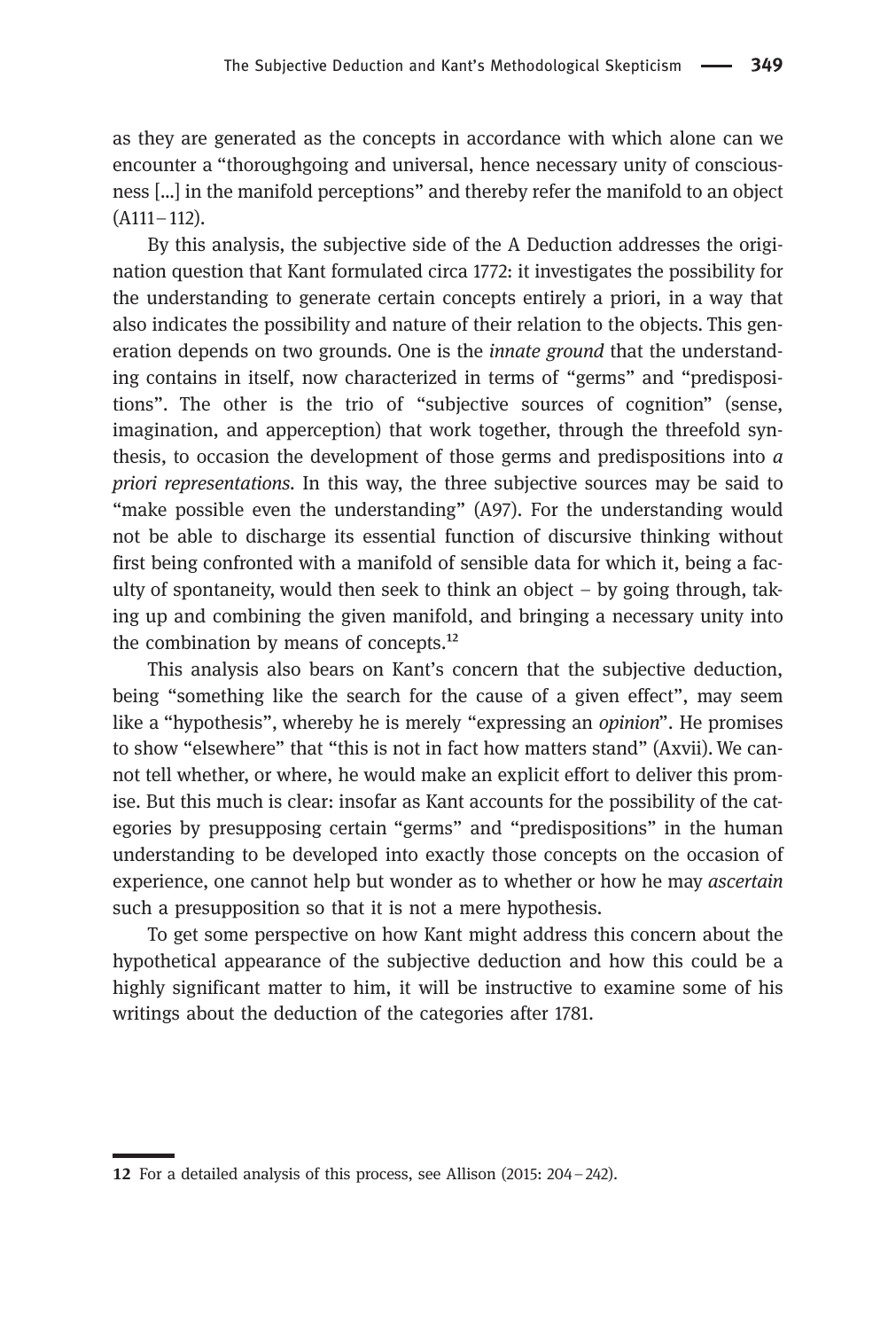# [4 An Inscrutability Thesis and Kant](#page-0-0)'s "[Methodological Skepticism](#page-0-0)" toward the [Subjective Deduction](#page-0-0)

There is no explicit reference in the 1787 Critique to the distinction between subjective and objective deductions of the categories. Does this mean that the subjective deduction simply disappeared after 1781? My analysis below will suggest otherwise. If anything, the most significant new development is that, thanks to what Dieter Henrich calls a "methodological skepticism toward the subjective deduction" (Henrich 1994: 39), Kant would no longer be unsettled by its hypothetical status as he seemed to be in 1781.

To begin, consider Kant's famous footnote about the categories in the Metaphysical Foundations of Natural Science (1786). The note is attached to the proposition "the schema for completeness of a metaphysical system […] is the table of categories". It addresses "doubts, which are not directed against this table of pure concepts, but rather against the inferences drawn therefrom to the determination of the limits of the entire faculty of pure reason, and thus all metaphysics". Kant's basic response is that, given a few "granted propositions", it "follows" that the use of pure reason can never extend beyond the objects of possible experience, an inference that alone suffices for the determination of the limits of pure reason  $(MAN 4: 474 f)$ . The first of the granted propositions is

that the table of categories contains all pure concepts of the understanding, just as it contains all formal actions of the understanding in judging, from which they differ only in that, through the concepts of the understanding, an object is thought as determined with respect to one or another function of judgment. (MAN 4: 475)

In other words, the logical functions of judging "become pure concepts of the understanding" when we seek to determine the objects so as to cognize them. Kant takes it to be "incontrovertibly certain that [experience] is possible solely through these concepts, and, conversely, that these concepts are capable of meaning and use in no other relation than to objects of experience". Meanwhile, he believes that he should say more to forestall any need for invoking "a preestablished harmony to explain the surprising agreement of appearances with the laws of the understanding". No such invocation could, Kant contends, establish "the objective necessity that characterizes the pure concepts of the understanding", a necessity that can come only from "the principles lying a priori at the basis of the possibility of thinking itself, through which alone the cognition of objects whose appearance is given to us  $\lbrack \ldots \rbrack$  becomes possible" (*MAN* 4: 475 f.).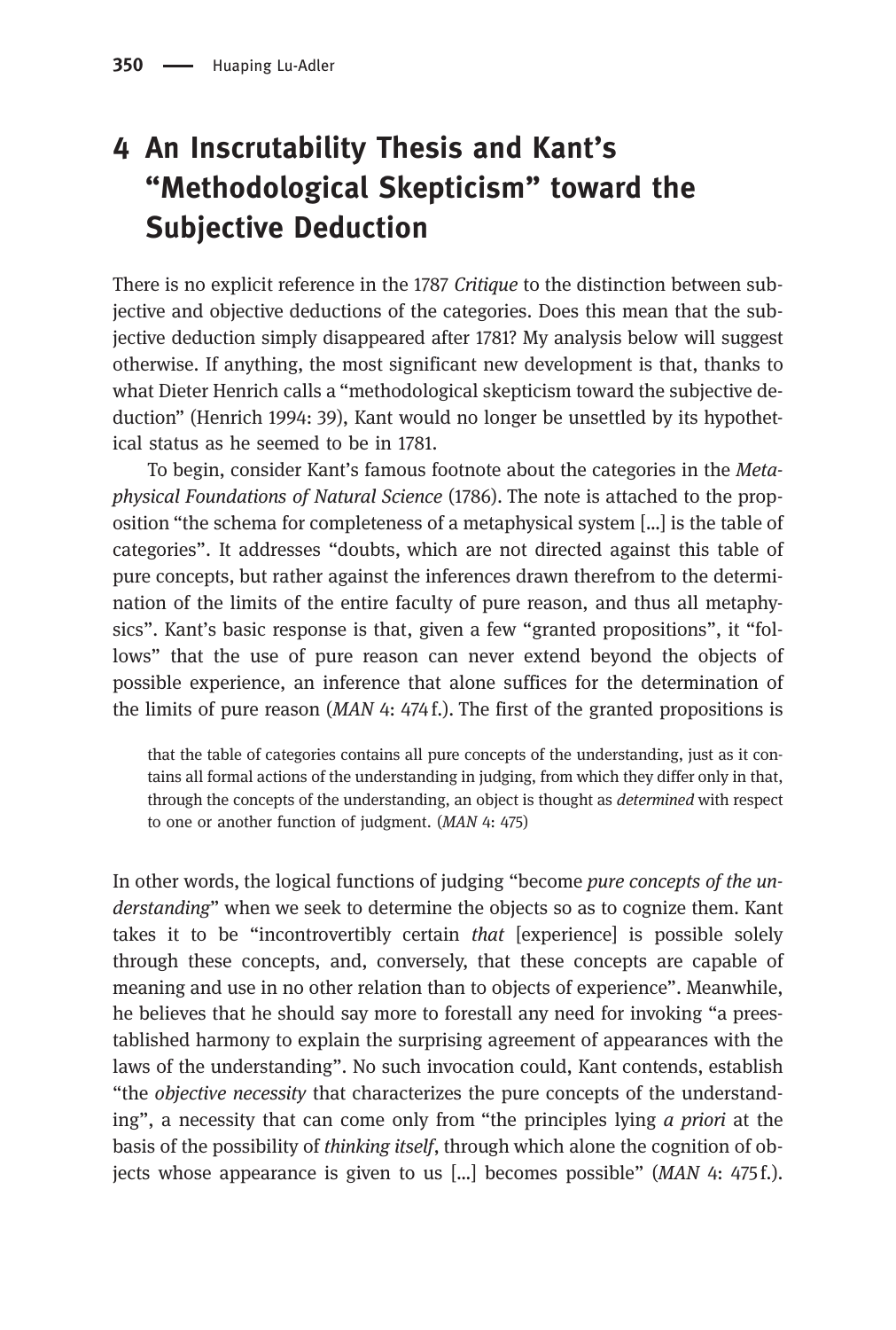This last remark, which connects the objective necessity of the categories with the possibility of thinking itself, resonates with my analysis of the subjective deduction in section 3. We can detect a similar connection in §27 of the B Deduction, entitled "Result of this deduction of the concepts of the understanding". Here, Kant talks about the objective validity of the categories in connection with the question of what "makes these concepts possible" and, much as he did in the early 1770s, employs biological analogies. To be specific, he compares three ways of conceiving the possibility of the categories to make sense of their necessary agreement with experience. The first option is that "experience makes these concepts possible". That is, they have an "empirical origin". Given the a priori character of the categories, Kant rejects this theory as "a sort of *generatio aequivoca*", the generation of one thing from another of an essentially different kind. The second, Kant's own account, is that the categories are "self-thought" a priori concepts of the understanding – through "as it were a system of the epigenesis of pure reason" – as what contain none other than the intellectual grounds of all possible experience. Yet another alternative is "a kind of preformation-system of pure reason", which treats the categories as "subjective predispositions for thinking, implanted in us along with our existence by our author in such a way that their use would agree exactly with the laws of nature along which experience runs". This is basically what Kant, in the 1772 letter to Herz, referred to as Crusius's Pre-established Intellectual Harmony Theory. Its main problem, Kant argues, is that one cannot account for the necessity – ergo, the universality or objectivity – that is essential to the categories by appealing to how the thinking subject happens to be "constituted"  $(B167f.:$  see *Prol* 4: 319).<sup>13</sup>

It is not immediately clear how forceful this argument is against the preformation theory in favor of the epigenetic account. After all, in the previously cited passage from A66/B91, Kant himself uses the language of preformation – "germs" and "predispositions" – to describe the yet undeveloped manner in which the categories are rooted in the human understanding. He thereby seems to be echoing his claim in the Dissertation that the intellectual concepts are derived from certain laws inherent in the human mind. In the Critique, these laws presumably take the form of the logical functions presented in the Table of Judgments (A70/B95). In the B Deduction, Kant asserts that he has established the "origin of the a priori categories in general" through their "coincidence [Zusammentreffung]" with those logical functions (B159). But he also admits to have no reason (Grund) for "why we have precisely these and no other functions for

<sup>13</sup> I explicate Kant's epigenetic account of the categories in Lu-Adler (2018).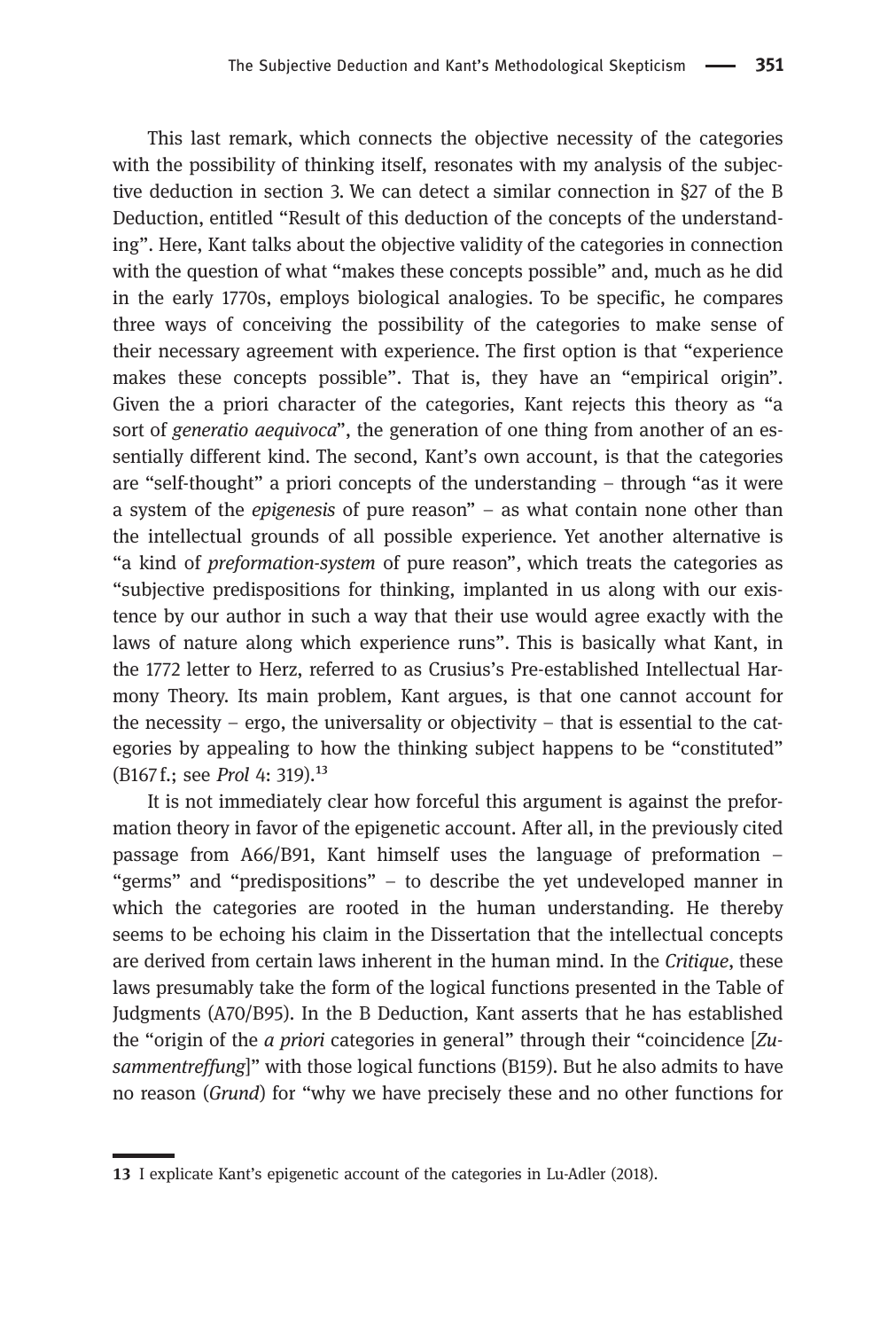judgment" and, ergo, no reason for why our understanding can bring synthetic unity to a given manifold of intuition "through precisely this kind and number" of categories (B145 f.). Does Kant take it as a brute fact, then, that our understanding is by its nature just so constituted – preformed with certain germs and predispositions – that it operates precisely in accordance with such and such logical functions or categories? In that case, how is he to ascertain all this about the human understanding? And in what sense would his presupposition of the said constitution introduce any less contingency than Crusius's account allegedly did into the agreement between the categories and experience?

Kant would be directly confronted with such questions, as posed by Salomon Maimon. In a letter to Herz in 1789, Kant summarizes Maimon's challenge as follows.

How do I explain the possibility of agreement between a priori intuitions and my a priori concepts, if each has its specifically different origin […]. And vice versa, how can I prescribe, for example, the law of causality to nature, that is, to objects themselves, by means of my category (whose possibility in itself is only problematic). Finally, how can I even prove the necessity of these functions of the understanding whose existence is again merely a fact, since that necessity has to be presupposed if we are to subject things, however conceived, to those functions. (*Briefe* 11: 50, my italicizations; see 11:  $15-17$ )

Kant's response is two-fold. Stressing the distinction between things in themselves and appearances, he repeats that the specific a priori intuitions and concepts are necessary and must agree with each other insofar as we are to have empirical cognitions of the objects (Briefe 11: 51). Meanwhile, he submits an inscrutability thesis as to why our sensibility and understanding have exactly such and such forms and why the two agree in the making of experience.

But it is utterly impossible for us to explain further how such a sensible intuition (as space and time), the form of our sensibility, or such functions of the understanding as what logic develops [entwickelt] from it are themselves possible, or how it happens that one form harmonizes with the other into a possible one [zu einem möglichen]. (Briefe 11: 51, modified translation)

Lacking the said explanations does not seem to trouble Kant. He finds it "entirely unnecessary" to offer them in the first place. For his purpose, he insists, it suffices to demonstrate that experience is possible for us only under the sensible and intellectual conditions as he has presented them in the Critique. If we do want to investigate the "origin" of our sensibility and understanding as two faculties that "harmonize to form empirical cognition", Kant suggests that we should be content with what he takes to be the gist of Leibniz's theory of pre-established harmony between sense and intellect. That is, due to the limits of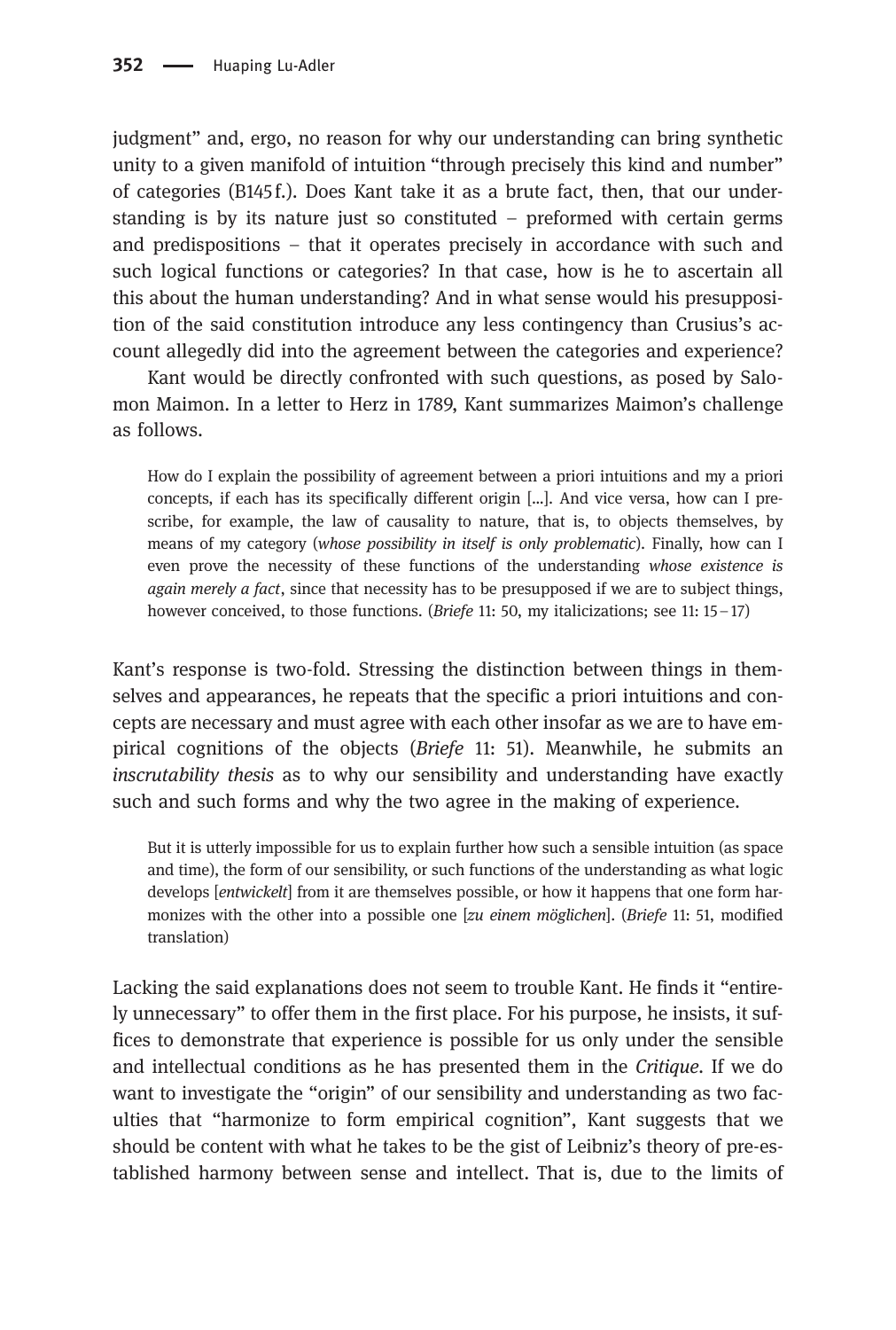human reason, we can name no "further ground [Grund] than our divine creator" for the possibility of those faculties. Nevertheless, "once they are given", we can fully explain their objective validity (Briefe 11: 51f., modified translation).

Kant makes similar claims in On a Discovery Whereby Any New Critique of Pure Reason Is to Be Made Superfluous by an Older One (1790). Here, he clarifies his account of the possibility of the categories while responding to Johann A. Eberhard's remarks about pure intuitions. According to Eberhard, Kant's account of the latter is either absurd or unoriginal: he either treats space and time "as themselves original, not created in their founding [Gründung]", in which case he "conceives a *qualitas occulta*", or sees them as implanted, a view already "wholly or partially contained in the Leibnizian theory" (Entdeckung 8: 221, modified translation). Kant replies:

The Critique admits absolutely no implanted or inborn representations. One and all, whether they belong to intuition or to concepts of the understanding, it considers them as acquired. But there is also an original acquisition [...] and thus of that which previously did not yet exist at all, and so did not belong to anything prior to this act [Handlung]. [...] [O]ur cognitive faculty [does not get the pure intuitions or pure concepts] from objects as given therein in-themselves, rather it brings them about, a priori, out of itself. There must indeed be a ground for it in the subject, [...] and this ground at least is *innate* [*angeboren*]. (Entdeckung 8: 221 f.)

Kant specifies what he means by "the ground of the possibility of a pure sensory intuition" as follows. The original acquisition of the pure intuition of space, for instance, depends on two conditions. First, there must be an innate ground in us, namely the "mere receptivity" of our sensibility. Second, "impressions would always be required in order to determine the cognitive faculty to the representation of an object (which is always a specific act) in the first place. Thus arises the formal intuition called space". As for the pure concepts of the understanding, "their *acquisitio* [...] is no less *originaria* and presupposes nothing innate save the subjective conditions of the spontaneity of thought" (Entdeckung 8: 222 f.). This remark echoes my analysis in section 3, according to which the possibility of the pure concepts, insofar as they are to arise as representations a priori, presupposes a certain innate ground in the human understanding. In fact, this ground not only "makes it possible that these representations can arise in this and no other manner", but also makes it intelligible that they "be related to objects which are not yet given" (Entdeckung 8: 221).

Kant again acknowledges that we can have no insight into the supposed ground itself or, for that matter, the ground of the harmony between sensibility and the understanding that makes experience possible.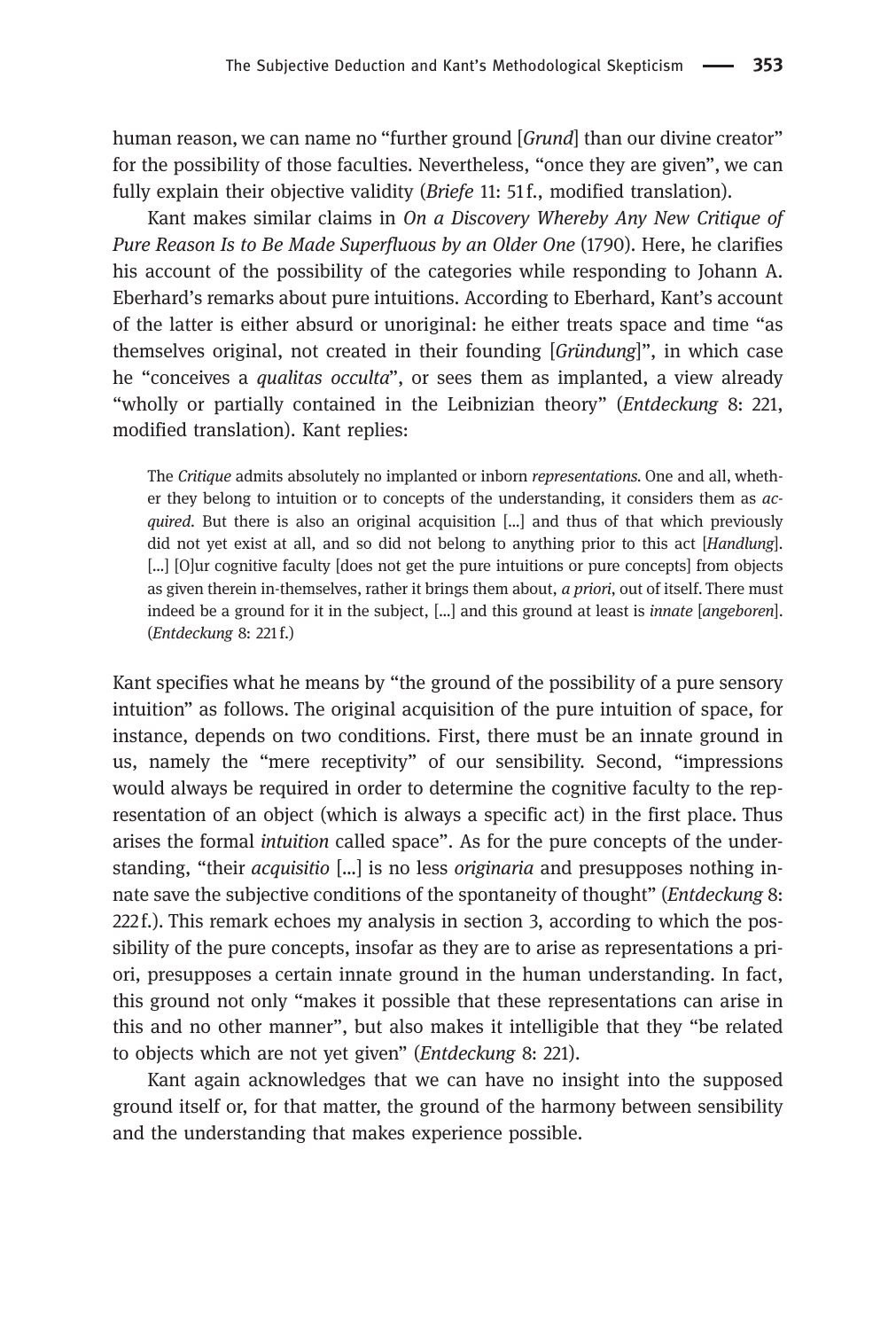But we could still provide no reason [Grund] why we have precisely such a mode of sensibility and an understanding of such a nature, that by their combination experience becomes possible; nor yet, why, as otherwise fully heterogeneous sources of cognition, they always conform so well to the possibility of empirical cognition in general[.] (Entdeckung 8: 249 f.)

If "Leibniz termed the ground [Grund] of this agreement […] a pre-established harmony", Kant adds, he thereby neither explained nor intended to explain the agreement in question (Entdeckung 8: 250).

[Leibniz] was merely indicating that we would have to suppose thereby a certain purposiveness in the arrangement of the supreme cause, of ourselves as well as of all things outside us; and this indeed as something already lodged in creation (predetermined), albeit a predetermination […] only of the mental powers in us, sensibility and understanding, each in its own way for the other. (Entdeckung 8: 250, my italicization)

In this way, the agreement between our sensibility and understanding  $-$  as well as the specific constitution of each faculty  $-$  "for us at least is contingent, and comprehensible only through an intelligent world-cause" (Entdeckung 8: 250). The appeal to pre-established harmony affords us with no insight into what makes that agreement possible. Nor, again, does Kant find it necessary for us to obtain any such insight. As he puts it in the Critique of the Power of Judgment (1790), if the accord between our sensibility and understanding is "inexplicable for us insofar as it is precisely thus and not otherwise" and yet we are so curious as to suspect that there is something supersensible in which its "ultimate ground" might be encountered, it is neither possible nor necessary for us to know this ground if the said accord is "merely a matter of the formal purposiveness of our a priori representations" (KU 5: 365; see 363f., on the relevant sense of purposiveness).

With this overview of some of Kant's post-1781 remarks about the possibility of the categories, we can now return to the subjective side of the A Deduction. As I explained in section 3, it determines the possibility of pure understanding by investigating how the categories may arise as representations a priori through the threefold synthesis. This corresponds to the epigenetic account of the possibility of the categories in the B Deduction. The intellectual epigenesis at issue, much like its biological counterpart, presupposes a kind of preformation in the human understanding. The relevant preformation, which Kant figuratively describes in terms of Keime and Anlagen in both editions of the Analytic of Concepts, refers to the logical functions of thinking represented by the Table of Judgments. This preformation seems to be what Kant has in mind while invoking an innate ground in the controversy with Eberhard to account for the possibility of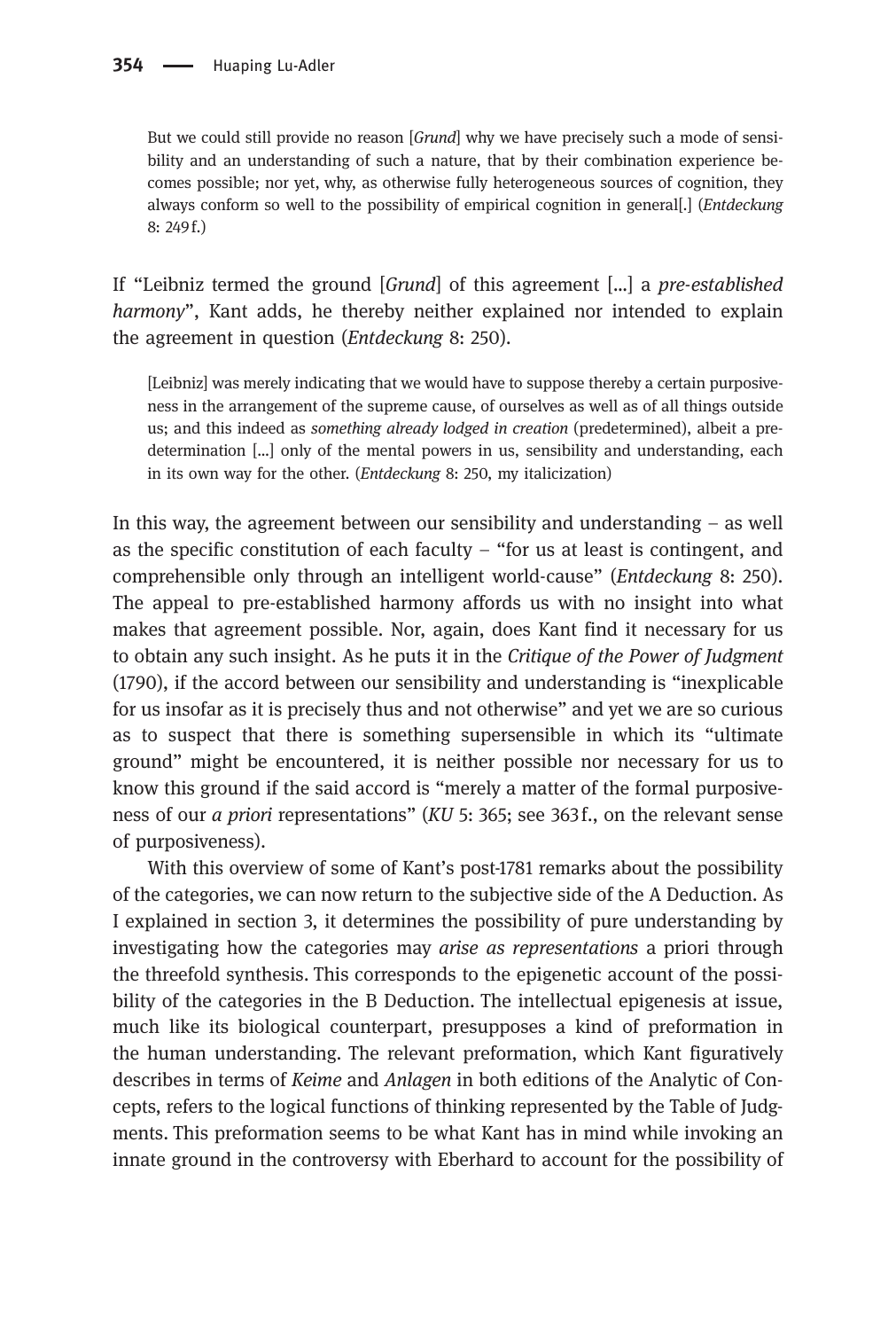the categories as originally acquired representations that can nevertheless be related to the objects.

There are two takeaways from this reading. First, the subjective deduction did not entirely disappear after 1781, even though Kant would no longer refer to it as such. In particular, Kant would continue to hold the following position: provided the categories first arise through a kind of intellectual epigenesis, as none other than the self-thought conditions of all possible experience on the part of the understanding, it follows that they are valid for and only for the objects of experience. Indeed, from Kant's perspective, no alternative account of the possibility of such concepts could make intelligible their necessary agreement with the objects. This connection between the original acquisition of the categories and their objective validity was already manifest in how Kant, in his 1772 letter to Herz, framed the questions that supposedly held the key to the whole secret of metaphysics, and it continued to figure in his subsequent deductions of the categories. At one point in both editions of the Critique, Kant captures the connection with this statement:

the peculiar thing about transcendental philosophy is this: that in addition to the rule […] given in the pure concept of the understanding, it can at the same time [zugleich] indicate [anzeigen] a priori the case to which the rules ought to be applied. [...] [I]t deals with concepts that are to be related to their objects a priori.  $(A135/B174-175)$ 

It makes sense, then, that Kant should characterize the subjective and objective deductions as two "sides" of the A Deduction. They are two ways of approaching the same end-goal of the deduction of the categories, namely establishing their objective validity. The difference is that, while the objective deduction seeks to reach the goal from the side of the object, the subjective one does so by probing the faculty of pure understanding, a probe that centers on a query about the possibility of the categories. The latter deduction, in showing how these concepts may arise entirely a priori, as rules of synthesis, from within the understanding in consortium with some other subjective conditions, at the same time indicates what relation they can have to the objects. As Kant reportedly puts it in the Metaphysik  $L_2$  (c.1790 – 1791),

The explanation of the possibility of pure concepts of the understanding we call deduction. The deduction is actually the answer to the question, what is right <quid juris>? The deduction of the pure concepts of the understanding is a proof of the validity of the pure concepts of the understanding. (Met-L2 28: 548)

If the first sentence of this passage roughly corresponds to what I have interpreted as the central task of the subjective deduction, then Kant's suggestion is that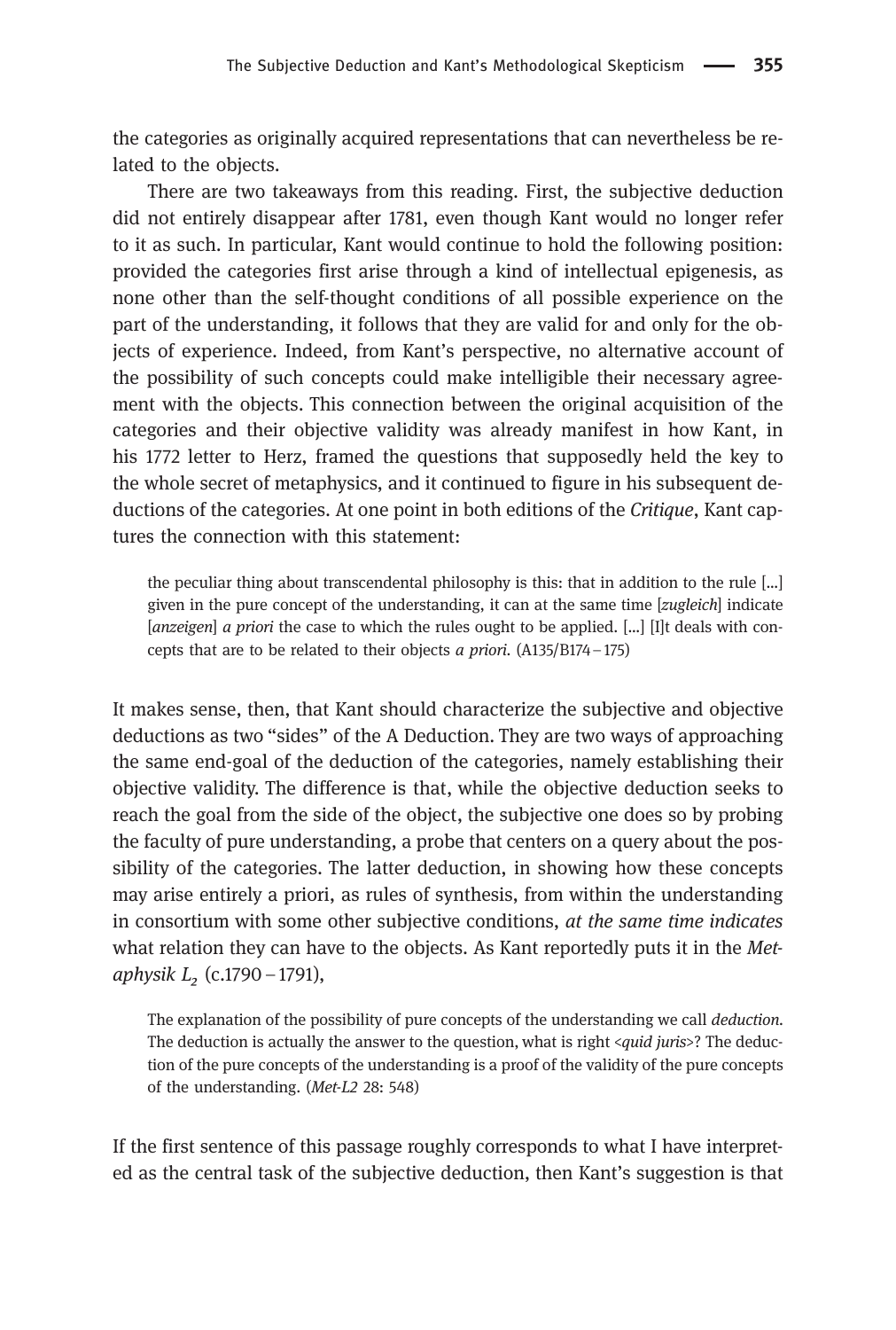this deduction, while showing how the categories may be generated a priori on the occasion of experience, thereby also points to their objective validity.

The second takeaway from my reading concerns Kant's methodology. Recall that, in the A Preface, Kant raised the concern that the subjective deduction, being like an investigation of the cause for a given effect, may seem to give us no more than a "hypothesis". He promised to show that such was not in fact how the matter stood. It was not clear before, nor is it definitively certain now, whether he ever managed to deliver this promise or what it would mean for him to do so. My analysis has nonetheless indicated a way to make sense of Kant's initial concern and how he might have come to acquiesce in it, so to speak, out of what Henrich calls his "methodological skepticism".

To elaborate, here is one way to characterize the "effect" that Kant sought to explain through the subjective deduction, which resembles how, back in the early 1770s, he framed the questions key to his Critical take on metaphysics: that there are such and such concepts by which the understanding can cognize the objects a priori and in virtue of which the understanding is a faculty of pure thinking. On Kant's account (as I explicated it in section 3), the cause or reason (Ursache) for this effect has two components. One is an innate, preformed ground in the human understanding, which corresponds to the logical functions presented in the Table of Judgments. The other is the trio of subjective sources – sense, imagination, and apperception – making it possible for the same understanding, as a faculty of spontaneity, to develop those functions into pure representations for the first time.

If, in the Metaphysical Foundations, Kant suggested that this a priori generation of the categories could be somehow "granted" without ruling out that what was granted might in turn require an explanation, in subsequent writings he would explicitly reject both the possibility and the need to provide any such explanation due to the limits of human reason. Were one to press Kant for further reasons as to why the understanding has precisely such pure concepts as corresponding to the logical functions of judgment or why these concepts necessarily harmonize with our senses to make experience possible, he might say something along the lines of his comments about the "common but to us unknown root" from which sensibility and the understanding, as two "comparatively fundamental powers" of human cognition, "may perhaps arise". Even if one must seek the absolutely fundamental power that unifies the two faculties in a single radical "for the benefit of reason", that is, in order to "bring systematic unity into cognition", one cannot assert that this power is to be actually found. Rather, the unity of reason signified by the idea of such a power is "merely hypothetical" (A15/B29; A649 f./B677 f.). This "renunciation of an answer" to the question of what fundamentally unifies sensibility and the understanding, as Henrich puts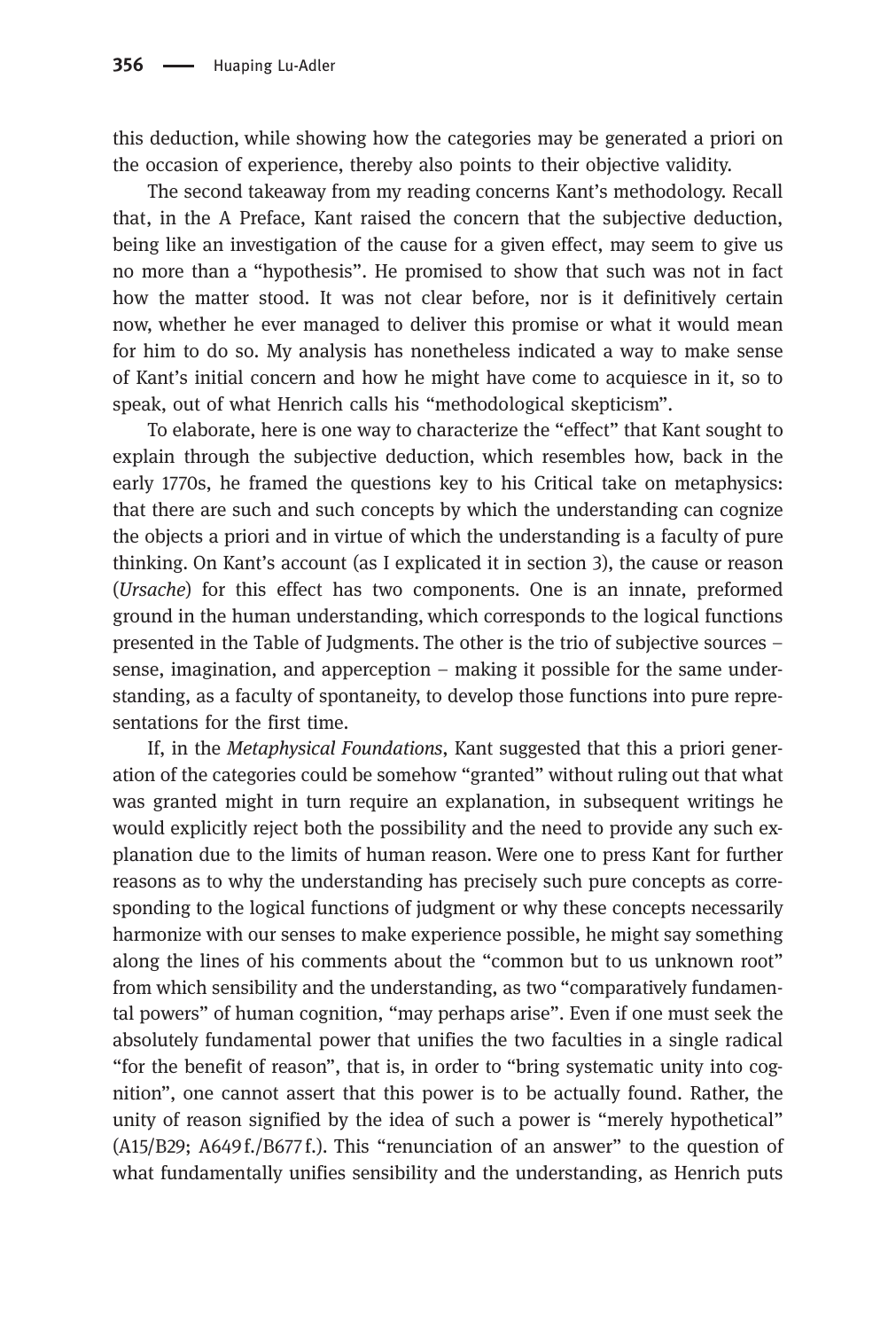it, marks a crucial methodological move on Kant's part. For, unless we acknowledge that what is declared unknown is also unknowable or "entirely closed to us", reason would never be brought into harmony with itself but would always be tempted to venture into a realm that is "in principle inaccessible", agitating to gain insights that it can never have (Henrich 1994: 32f.).

In similar terms, if Kant's subjective deduction concerns not just "the structure of subjectivity" – videre licet that the understanding is in possession of certain concepts by means of which it can cognize objects a priori – but "the conditions of the possibility of such a structure" (Henrich 1994: 32), there is indeed something hypothetical about it. After all, we cannot penetrate the deepest underpinnings of our cognitive faculties so as to verify or, for that matter, falsify Kant's claim about the preformation of human understanding that, together with some other subjective sources, makes it possible for the same understanding to bring about those concepts on the occasion of experience. If Kant was somewhat concerned about this situation in his initial description of the subjective deduction, he would come to see it as an opportunity to bring home the inscrutability thesis that I mentioned earlier or, in Henrich's terms, a *methodolog*ical skepticism about our ability to probe any further, in search of deeper insights about our cognitive faculties, than the subjective deduction has already done.

#### [5 Conclusion](#page-0-0)

As it is rightly emphasized in Kemp (2018), a positive reading of the subjective deduction must satisfy three desiderata from the A Preface: it (1) plausibly locates this deduction in the text, (2) explains why Kant finds it important and yet dispensable, and (3) makes sense of his worry about its hypothetical appearance. To meet these conditions, I add, the reading must (4) begin with a reasonable interpretation of the chief task of the subjective deduction, in a way that takes seriously Kant's viewing it as one of the two sides of a transcendental deduction of the categories. My analysis in this chapter focuses on (1), (3), and (4). Let me summarize my findings, before ending with a brief note about (2).

The subjective deduction investigates the possibility of pure thinking through explaining how the understanding may obtain the categories, originally and a priori albeit only on the occasion of experience, by developing them from the "germs" and "predispositions" that it contains within itself. Kant carries out this task by showing how the categories may take shape through a threefold synthesis that involves three subjective sources of cognition, namely sense, imagination, and apperception, which sources therefore "make possible even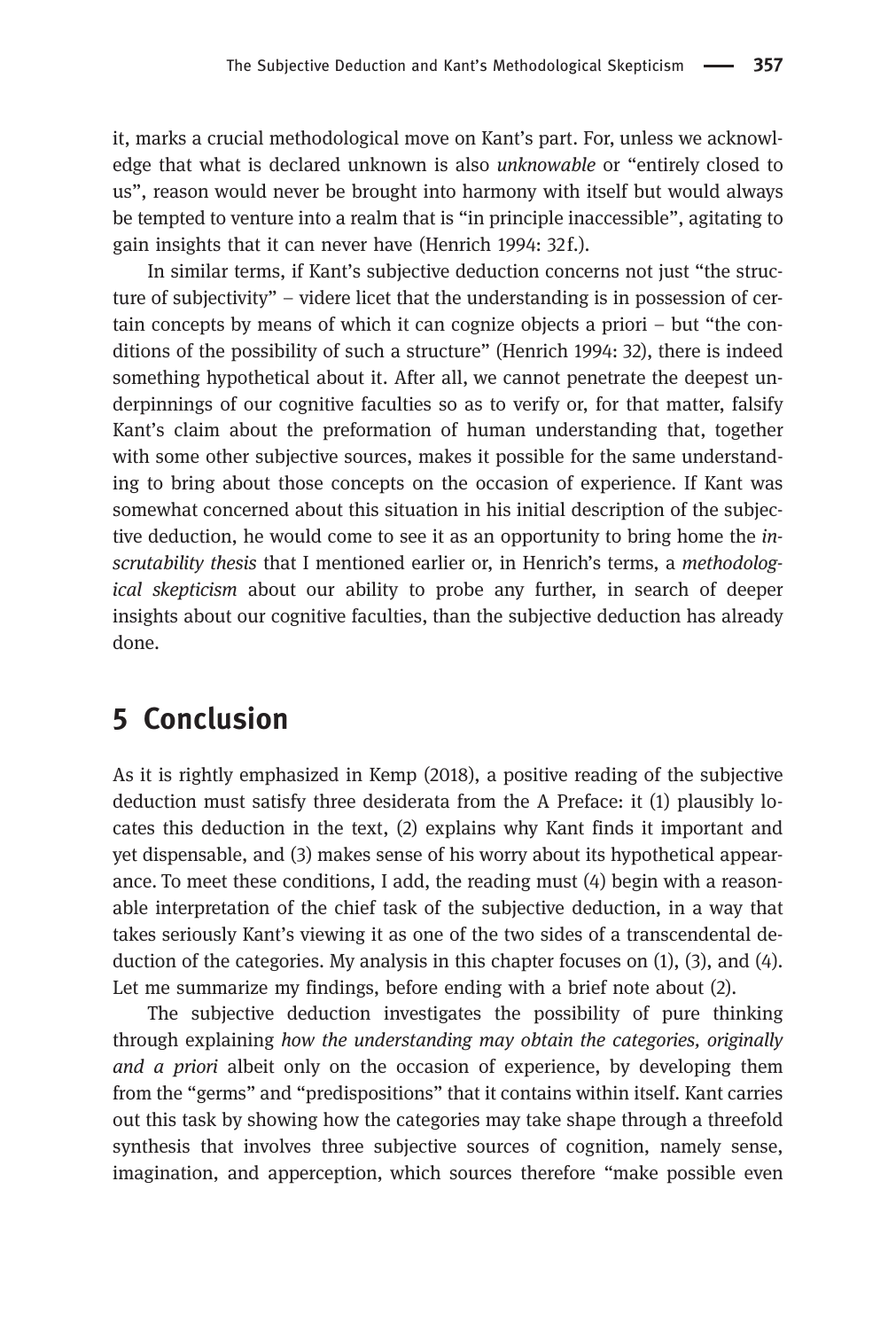the understanding". This task is not restricted to a single section of the text. Rather, the two sides of the A Deduction seem to intertwine. Most likely, this arrangement is not accidental, but due to the fact that Kant considers the possibility of the categories only with a view to establishing their objective validity, a goal common to both sides of the A Deduction.

This approach is not unique to the A Deduction. It was already reflected in how Kant, in the early 1770s, introduced the questions that represented the Critical turn of his approach to metaphysics. Especially in his 1772 letter to Herz, as I observed in section 2, Kant framed the question about the possibility or origination of the intellectual concepts in view of their being a priori representations of the objects, wherefore he could not address the former without at the same time indicating how to account for the latter. We can detect a similar approach, as I argued in section 4, in Kant's post-1781 accounts of the categories, most notably in §27 of the B Deduction.

Given how, in most of the texts studied here, Kant positions his own account of the a priori origination of the categories vis-à-vis the empiricist alternative and such problematic versions of innatism as Crusius's, it makes sense that he, as I quoted him in section 1, takes the subjective deduction to be "of great importance" for his overall project of gauging the faculty of the understanding. But how can Kant be so sure that, were the subjective deduction not entirely convincing, the objective deduction could still obtain "full strength" (Axvii, referring to A92f. as "sufficient by itself" in this regard)? It may even seem that my reading, by making such a close connection between the a priori origination of the categories and their objective validity, has only made it harder to substantiate that claim. To respond, let me close with the following remarks.

Recall that, on my reading, the subjective and objective deductions are two sides of the A Deduction. This deduction, qua "transcendental", is a deduction of the categories regarding "their entitlement" and an explanation of how they "can relate to objects a priori"  $(A85/B117)$ .<sup>14</sup> So, the final goal of both sides thereof should be the same, namely to establish the objective validity of the categories. The subjective and objective deductions are only two distinct approaches to this goal. The subjective deduction begins by probing the understanding with respect to its capacity for pure thinking, the objective one by considering how the object of experience is possible. In the first case, the objective validity of the categories supposedly follows from how they can possibly arise a priori in the first

<sup>14</sup> At the end of section 3 of the A Deduction, Kant states that the task of the entire transcendental deduction involves determining the "origin" as well as the "truth", i.e. the objective reference, of the categories (A128).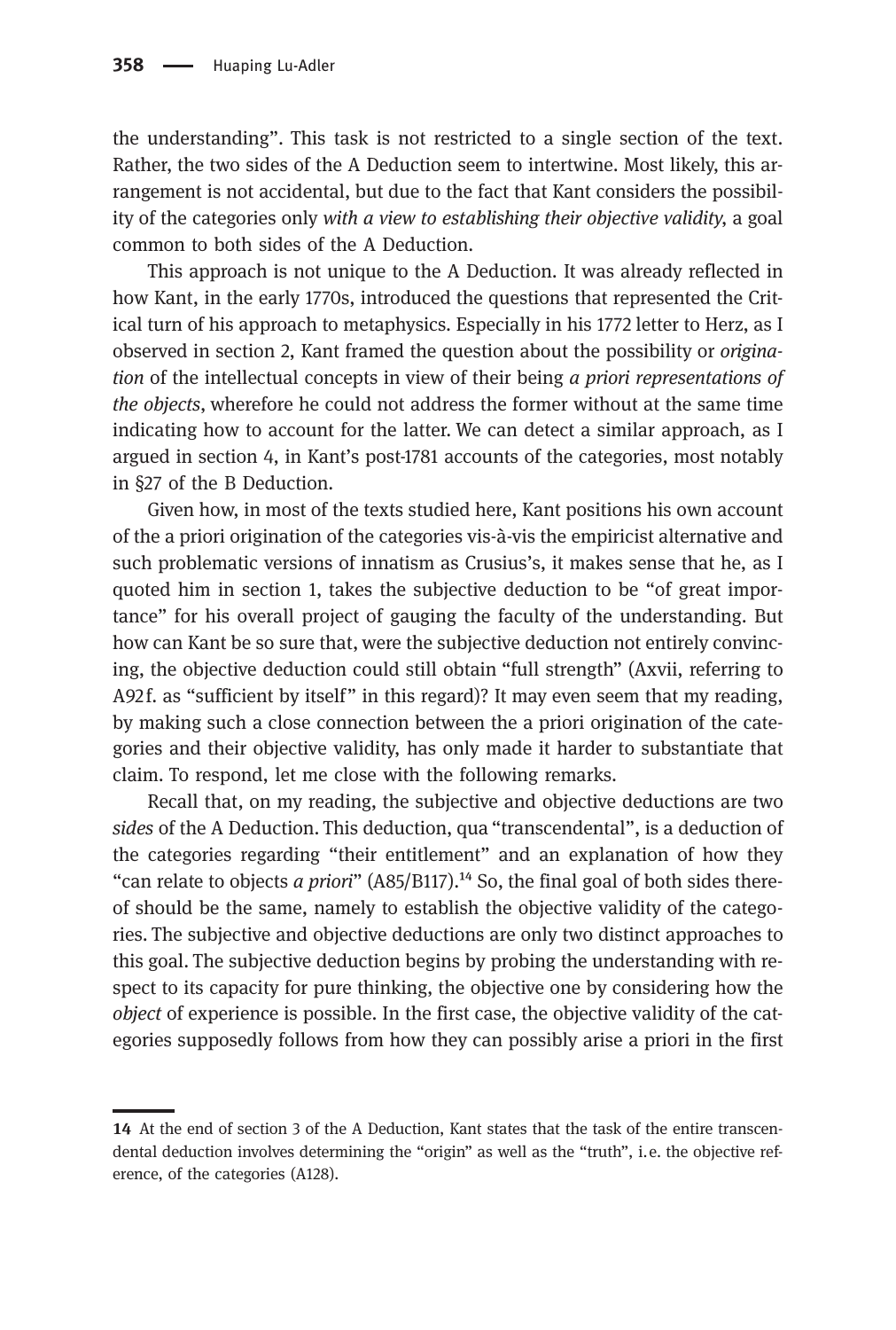place: insofar as the understanding must originally bring them about as none other than the self-thought a priori conditions for determining a given manifold of intuition in order to produce experience, those concepts can relate to the objects of possible experience and to them alone. This suggests that Kant's account of the possibility of the categories, if correct, suffices to indicate their relation to objects a priori. The latter may nevertheless be established without the former. To the contrary, Kant can carry out the objective deduction regardless of whether he has convincingly explained the a priori origination of the categories. For the sole task of the objective deduction is to show that "nothing is possible as object of experience" without the presupposition of such concepts, wherefore they are objectively valid (A93/B126).

#### [Bibliography](#page-0-0)

- Allison, Henry, 2015, Kant's Transcendental Deduction, Oxford: Oxford University Press.
- Bauer, Nathan, 2010, "Kant's Subjective Deduction", British Journal for the History of Philosophy, 18, 433–460.
- Carl, Wolfgang, 1992, Die transzendentale Deduktion der Kategorien in der ersten Auflage der Kritik der reinen Vernunft. Ein Kommentar, Frankfurt a. M.: Klostermann.
- Dyck, Corey, 2008, "The Subjective Deduction and the Search for a Fundamental Force", Kant-Studien, 99, 152–179.
- Henrich, Dieter, 1994, "On the Unity of Subjectivity", in: Dieter Henrich, The Unity of Reason. Essays on Kant's Philosophy, ed. by Richard Velkley, Cambridge, MA: Harvard University Press, 17–54.
- Kant, Immanuel. 1992. Theoretical Philosophy 1755 1770. Translated and edited by David Walford in collaboration with Ralf Meerbote. Cambridge: Cambridge University Press.
- Kant, Immanuel. 1997. Lectures on Metaphysics. Translated and edited by Karl Ameriks and Steve Naragon. Cambridge: Cambridge University Press.
- Kant, Immanuel. 1998. Critique of Pure Reason. Translated by Paul Guyer and Allen Wood. Cambridge: Cambridge University Press.
- Kant, Immanuel. 1999. Correspondence. Translated and edited by Arnulf Zweig. Cambridge: Cambridge University Press.
- Kant, Immanuel. 2000. Critique of the Power of Judament. Edited by Paul Guyer and translated by Paul Guyer and Eric Matthews. Cambridge: Cambridge University Press.
- Kant, Immanuel. 2002. Theoretical Philosophy after 1781. Edited by Henry Allison and Peter Heath, and translated by Gary Hatfield, Michael Friedman, Henry Allison, and Peter Heath. Cambridge: Cambridge University Press.
- Kant, Immanuel. 2005. Notes and Fragments. Edited by Paul Guyer, and translated by Curtis Bowman, Paul Guyer, and Frederick Rauscher. Cambridge: Cambridge University Press.
- Kemp, Ryan, 2018, "Kant's Subjective Deduction: A Reappraisal", European Journal of Philosophy, 26(3), 945–957.